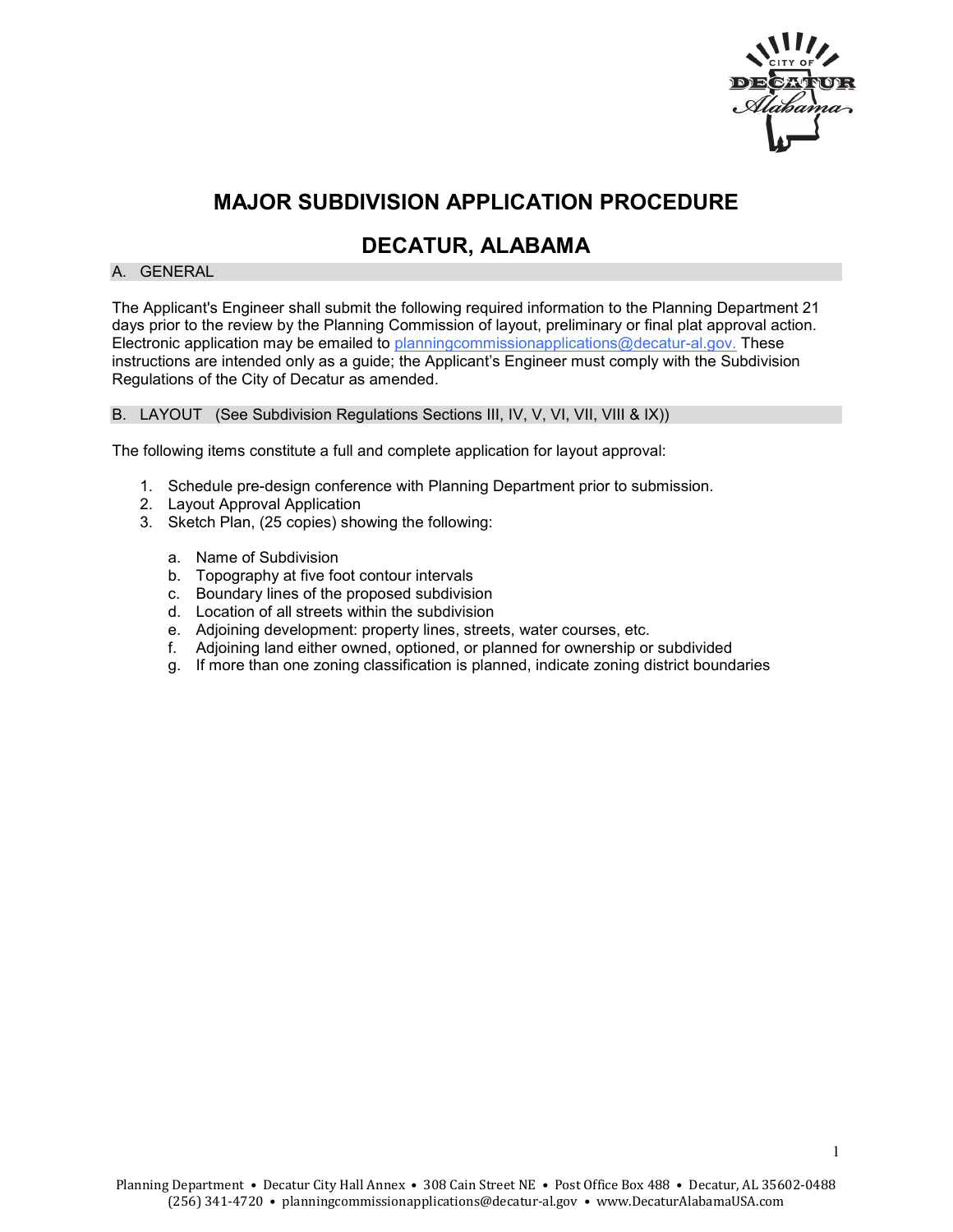

#### C. PRELIMINARY (See Subdivision Regulations Section III, IV, V, VII, VIII & IX)

The following items constitute a full and complete application for preliminary approval:

- 1. Preliminary Plan Approval Application form
- 2. Construction plans and specifications for the following: (5 sets) To be signed off by Engineering and Decatur Utilities. Prior to submission to the Planning Department.
	- a. Streets
	- b. Storm Drainage
	- c. Sanitary Sewer
	- d. Signature Page
	- e. Three (3) State Plane Coordinates

Coordinates are State Plane Coordinates on the North American Datum 1983, Alabama West Zone.

| Point | Northing | Easting | Description |
|-------|----------|---------|-------------|
| POB   |          |         |             |
|       |          |         |             |
|       |          |         |             |
| N     |          |         |             |

f. Other

- 3. Preliminary Plat (25) copies and five sets of civil drawings signed by the City Engineer and Decatur Utilities
- 4. Submit application fee payable to *City of Decatur*. Fee calculated at \$100.00 + \$5.00 per lot.
- 5. Plot Plan showing location, name and address of all adjacent landowners and names of all adjacent subdivisions.
- 6. A list of the adjacent property owners in ".docx or .pdf" format including mailing address.
- 7. Cost of adjoining property owner notification = current cost of postage by "Certified Letter, Return Receipt Requested." multiplied by the number of adjoining property owners
- 8. Legal description of proposed subdivision (typed on separate sheet of paper) and electronically in ".docx or .pdf format.

#### D. FINAL PLAT (See Subdivision Regulations Section IV, VII, VIII and IX)

The following items constitute a full and complete application for final plat approval:

- 1. Final Plat Approval Application Form
- 2. Original and 25 copies of the final plat
- 3. All improvements constructed and approved by the City of Decatur; or a surety bond for 150% of the estimated cost of construction
- 4. Cost for all street signs paid to City Clerk (\$91.00 each).
- 5. Electronic files in .pdf format
- 6. Completed "title opinion" prepared by a licensed Attorney
- 7. You will be asked to provide two sets of "as-built" construction drawings to the Planning Department prior to acceptance by the City Council.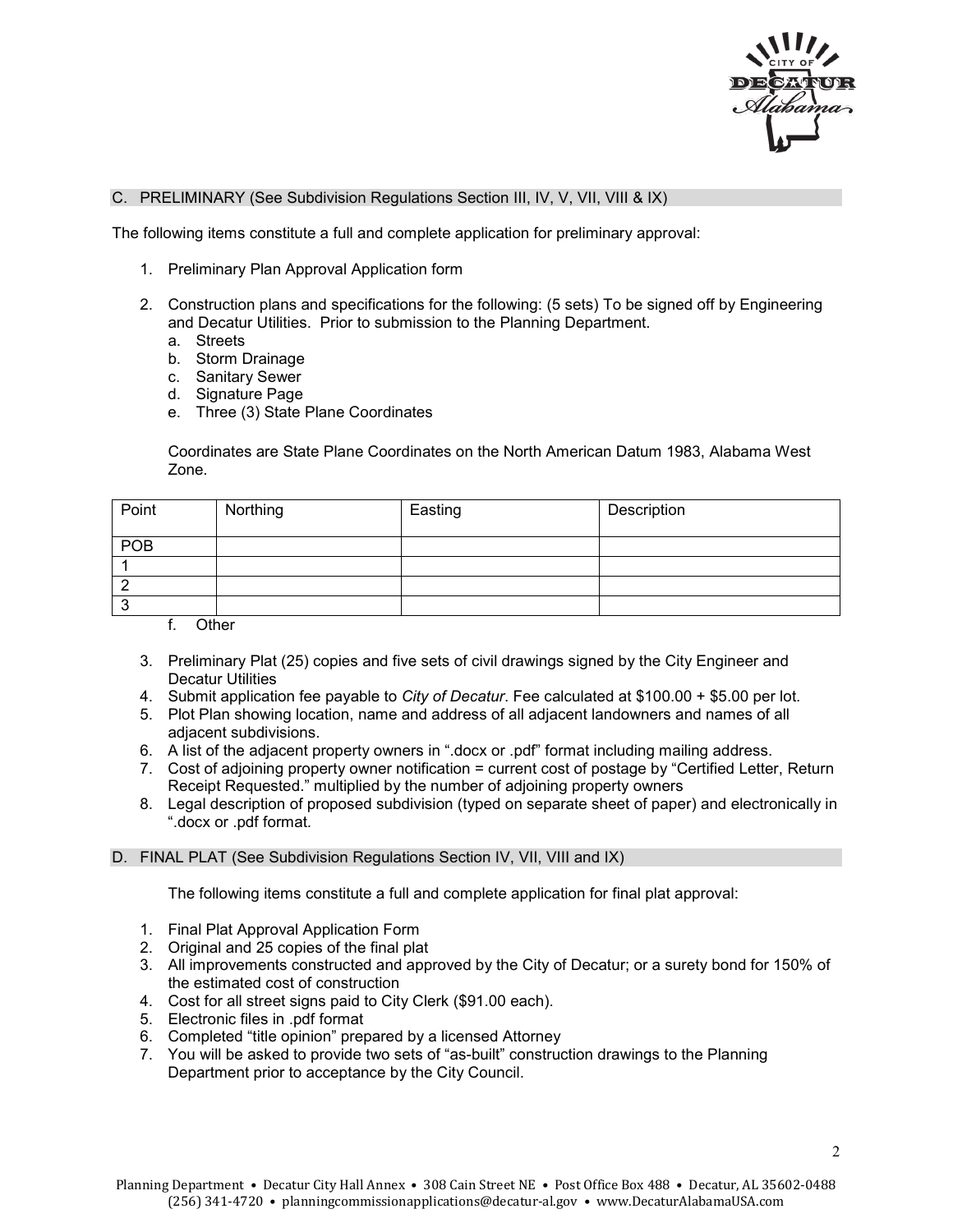

# **I. APPLICATION FOR LAYOUT APPROVAL**

Gentlemen:

I hereby petition the City of Decatur to pass Layout approval of the following proposed subdivision:

\_\_\_\_\_\_\_\_\_\_\_\_\_\_\_\_\_\_\_\_\_\_\_\_\_\_\_ Signature of Applicant

**NAME OF SUBDIVISION:**\_\_\_\_\_\_\_\_\_\_\_\_\_\_\_\_\_\_\_\_\_\_\_\_\_\_\_\_\_\_\_\_\_\_\_\_\_\_\_\_\_\_\_\_\_\_\_\_\_\_\_\_\_\_\_\_\_\_

### **DESCRIPTION OF PROPERTY:**

Nearest street intersection:\_\_\_\_\_\_\_\_\_\_\_\_\_\_\_\_\_\_\_\_\_\_\_\_\_\_\_\_\_\_\_\_\_\_\_\_\_\_\_\_\_\_\_\_\_\_\_ Lot\_\_\_\_\_\_\_\_\_\_Block\_\_\_\_\_\_\_\_\_\_Plat\_\_\_\_\_\_\_\_\_\_\_\_\_\_\_\_\_\_\_\_\_\_\_\_\_\_\_\_\_\_\_\_\_\_\_\_\_\_\_\_\_\_\_

Drawings attached: etc. and the set of the set of the set of the set of the set of the set of the set of the set of the set of the set of the set of the set of the set of the set of the set of the set of the set of the set

### **ZONING:**

| Present zoning:  | District |
|------------------|----------|
| Required zoning: | District |

\_\_\_\_\_\_\_\_\_\_\_\_\_\_\_\_\_\_\_\_\_\_\_\_\_\_\_\_\_\_\_\_\_\_\_\_\_\_\_\_\_\_\_\_\_\_\_\_\_\_\_\_\_\_\_\_\_\_\_\_\_\_\_\_\_\_\_\_\_\_\_\_\_\_\_\_

\_\_\_\_\_\_\_\_\_\_\_\_\_\_\_\_\_\_\_\_\_\_\_\_\_\_\_\_\_\_\_\_\_\_\_\_\_\_\_\_\_\_\_\_\_\_\_\_\_\_\_\_\_\_\_\_\_\_\_\_\_\_\_\_\_\_\_\_\_\_\_\_\_\_\_\_

If zoning change is required, give status of change: \_\_\_\_\_\_\_\_\_\_\_\_\_\_\_\_\_\_\_\_\_\_\_\_\_\_\_

Flood Plain zoning & current flood zone information:

#### **SUPPORTING DATA:**

| Existing use of land:                                  |     |    |
|--------------------------------------------------------|-----|----|
| Proposed use of land:                                  |     |    |
| Is this your entire tract or landholding in this area? | Yes | Nο |

### **OTHER INFORMATION:**

Name, title, full address and phone number of:

**Property Owners:**\_\_\_\_\_\_\_\_\_\_\_\_\_\_\_\_\_\_\_\_\_\_\_\_\_\_\_\_\_\_\_\_\_\_\_\_\_\_\_\_\_\_\_\_\_\_\_\_\_\_\_\_\_\_\_\_\_\_\_

**Subdivision Designer:**\_\_\_\_\_\_\_\_\_\_\_\_\_\_\_\_\_\_\_\_\_\_\_\_\_\_\_\_\_\_\_\_\_\_\_\_\_\_\_\_\_\_\_\_\_\_\_\_\_\_\_\_\_\_\_

\_\_\_\_\_\_\_\_\_\_\_\_\_\_\_\_\_\_\_\_\_\_\_\_\_\_\_\_\_\_\_\_\_\_\_\_\_\_\_\_\_\_\_\_\_\_\_\_\_\_\_\_\_\_\_\_\_\_\_\_\_\_\_\_\_\_\_\_\_\_\_\_\_\_\_

\_\_\_\_\_\_\_\_\_\_\_\_\_\_\_\_\_\_\_\_\_\_\_\_\_\_\_\_\_\_\_\_\_\_\_\_\_\_\_\_\_\_\_\_\_\_\_\_\_\_\_\_\_\_\_\_\_\_\_\_\_\_\_\_\_\_\_\_\_\_\_\_\_\_\_\_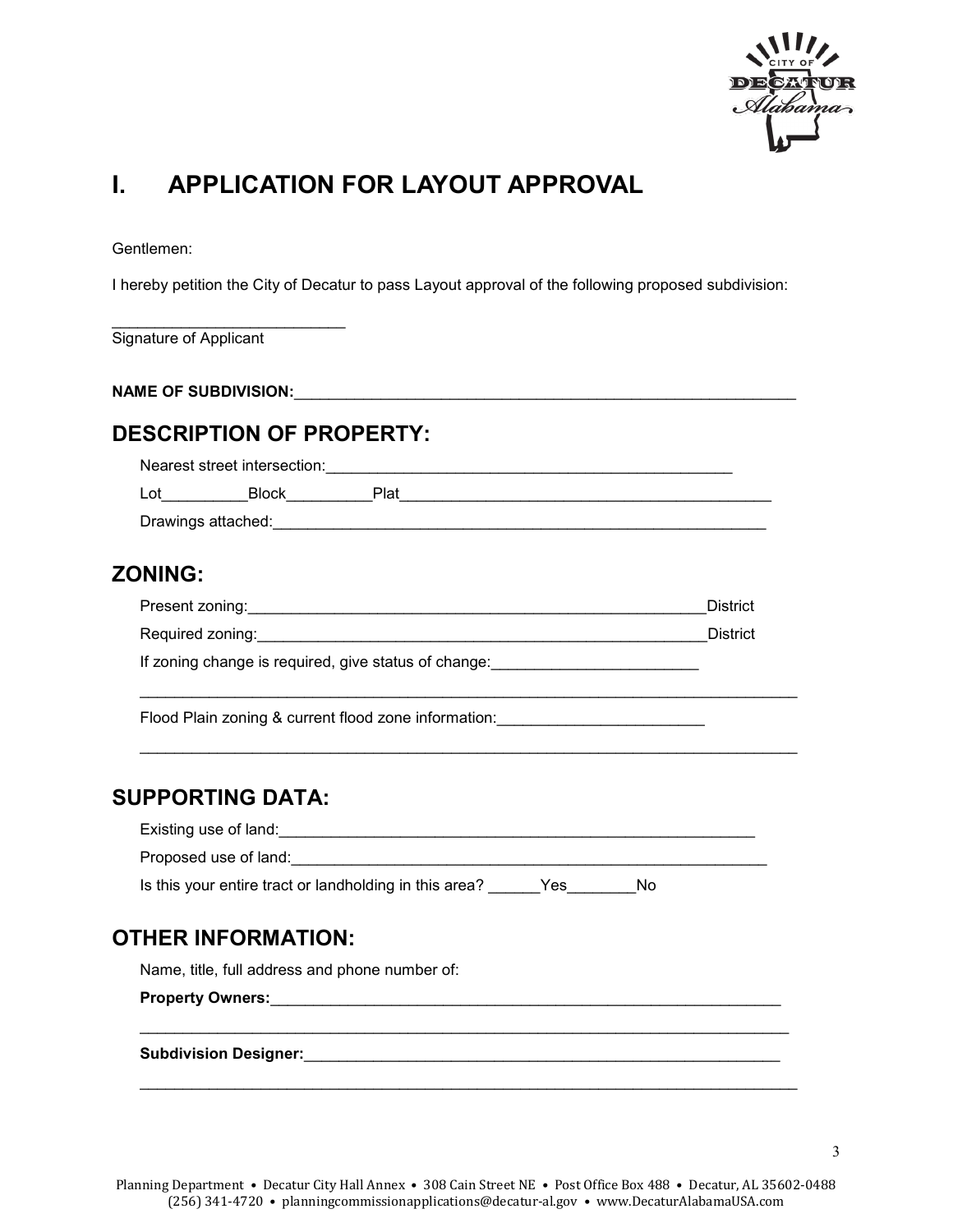

| Page 2                                 |
|----------------------------------------|
| Application for Layout Approval con't. |

|  |                                                                         | <b>General Subdivision Information:</b>                                                                                                            |                                                                                                                                                                                                                               |                                                                                  |  |
|--|-------------------------------------------------------------------------|----------------------------------------------------------------------------------------------------------------------------------------------------|-------------------------------------------------------------------------------------------------------------------------------------------------------------------------------------------------------------------------------|----------------------------------------------------------------------------------|--|
|  | A. Existing Covenants <b>Example 2</b> Yes (if yes, attach one copy) No |                                                                                                                                                    |                                                                                                                                                                                                                               |                                                                                  |  |
|  | B. Land Characteristics (i.e., flat, wooded, some swamp)                |                                                                                                                                                    |                                                                                                                                                                                                                               |                                                                                  |  |
|  |                                                                         | C. Available community facilities and utilities<br>1. Public Schools (name)                                                                        |                                                                                                                                                                                                                               |                                                                                  |  |
|  |                                                                         |                                                                                                                                                    |                                                                                                                                                                                                                               |                                                                                  |  |
|  |                                                                         |                                                                                                                                                    | Senior High School and the control of the control of the control of the control of the control of the control of the control of the control of the control of the control of the control of the control of the control of the |                                                                                  |  |
|  | 2.                                                                      | <b>Decatur Fire Protection</b><br><u>na and a three States</u><br>$\begin{array}{c}\n\overline{\phantom{1}}\phantom{1} \phantom{1} \end{array}$ No |                                                                                                                                                                                                                               |                                                                                  |  |
|  | 3.                                                                      |                                                                                                                                                    |                                                                                                                                                                                                                               | Electric_________Decatur __________Other (Name)_________________________________ |  |
|  | 4.                                                                      | Sanitary Sewer _________ Yes                                                                                                                       | Decatur                                                                                                                                                                                                                       | <b>No</b><br>Other (Name) Cuber (Name)                                           |  |
|  | 5.                                                                      | Water System ________ Yes                                                                                                                          | Decatur                                                                                                                                                                                                                       | <b>No</b><br>Other (Name)                                                        |  |
|  | 6.                                                                      | Gas System                                                                                                                                         | <b>Example Street Street Street</b><br>Decatur                                                                                                                                                                                | <b>No</b><br>Other (Name)                                                        |  |

4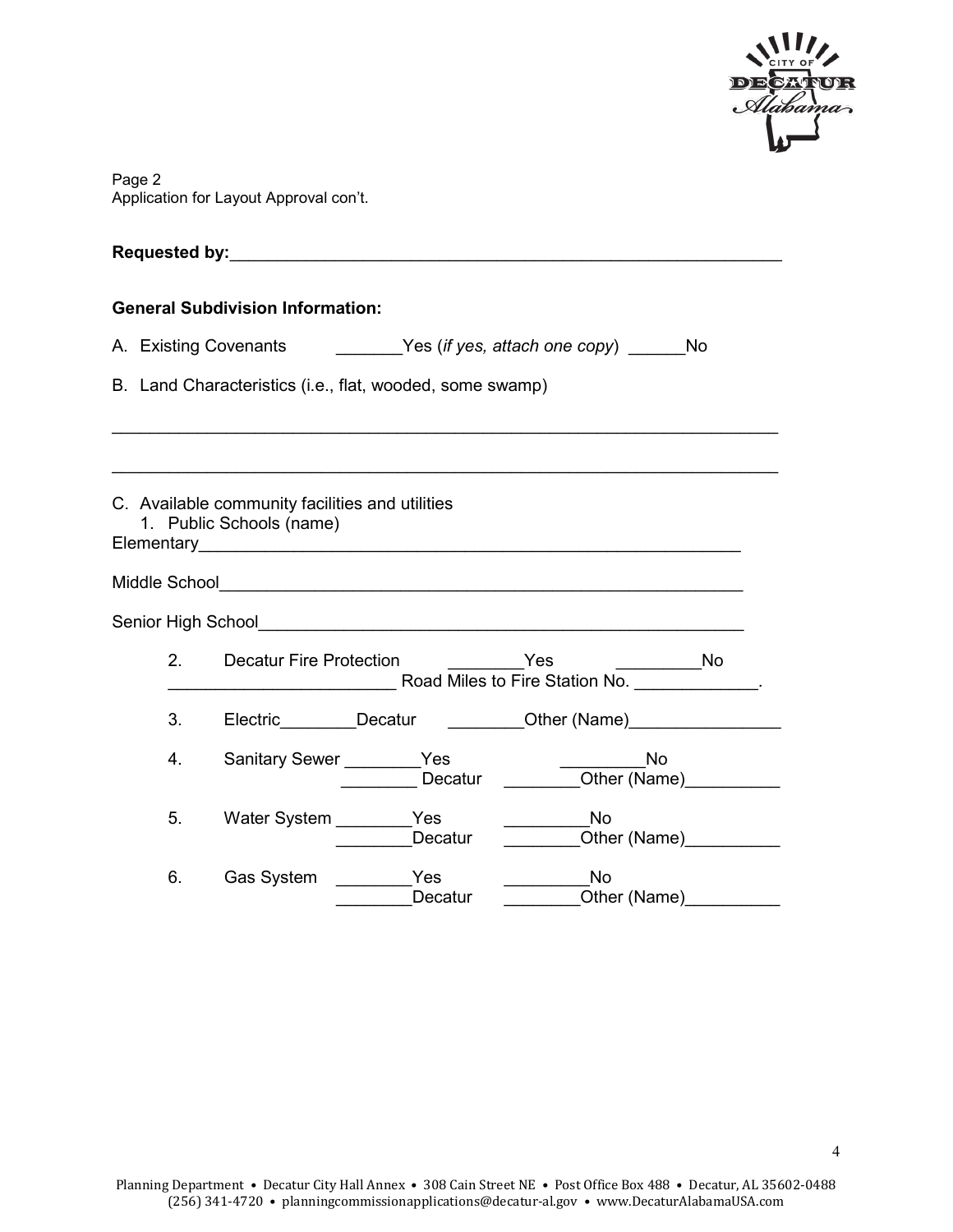

Page 3 Application for Layout Approval con't.

D. Number of Residential Lots

If more than one zoning classification, please indicate number of lots in each zoning.

E. Typical Lot Width \_\_\_\_\_\_\_\_\_\_\_\_\_\_\_\_ Depth \_\_\_\_\_\_\_\_\_\_\_\_\_\_\_ Area \_\_\_\_\_\_\_\_\_\_\_\_\_\_\_

F. Price Range of Lots G. Price Range of Dwellings

|  | H. Are there any assessments against said property? | Yes No |  |
|--|-----------------------------------------------------|--------|--|
|  |                                                     |        |  |

If Yes, how much \$\_\_\_\_\_\_\_\_\_\_\_\_\_\_\_\_\_\_\_\_\_\_\_\_\_

I certify the above information is correct, and that all requirements as contained in the Decatur, Alabama Subdivision Regulations up to but not including Section IX have been met.

Applicant

 $\_$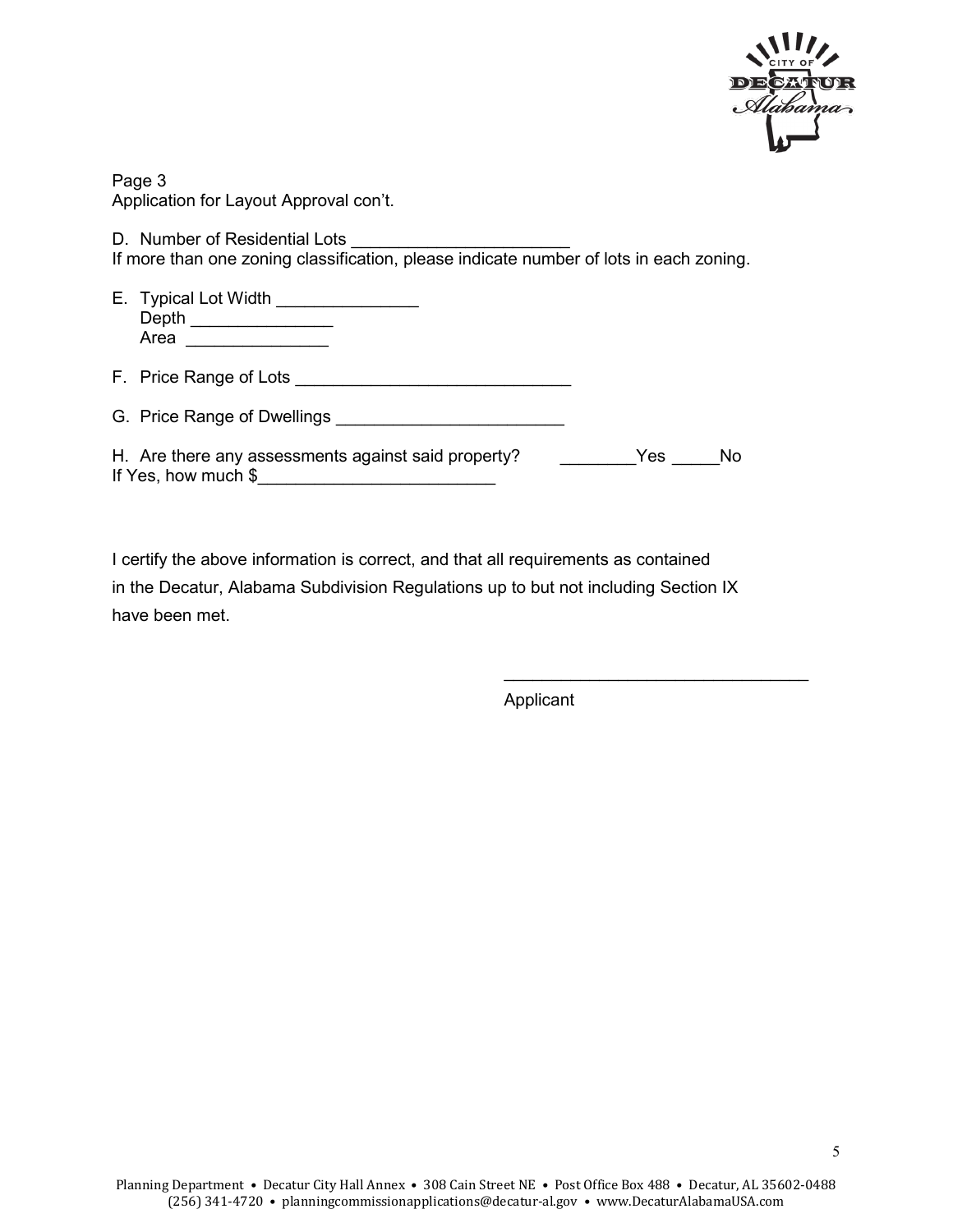

6

# **PRELIMINARY PLAN APPROVAL APPLICATION**

| <b>Planning Commission for the</b><br><b>City of Decatur, Alabama</b>                                         | Date experience and the set of the set of the set of the set of the set of the set of the set of the set of the set of the set of the set of the set of the set of the set of the set of the set of the set of the set of the       |  |  |  |
|---------------------------------------------------------------------------------------------------------------|-------------------------------------------------------------------------------------------------------------------------------------------------------------------------------------------------------------------------------------|--|--|--|
| Gentlemen:                                                                                                    |                                                                                                                                                                                                                                     |  |  |  |
| I hereby petition the City of Decatur to pass preliminary approval of the following plan:                     |                                                                                                                                                                                                                                     |  |  |  |
|                                                                                                               |                                                                                                                                                                                                                                     |  |  |  |
|                                                                                                               |                                                                                                                                                                                                                                     |  |  |  |
| <b>DESCRIPTION OF PROPERTY:</b>                                                                               |                                                                                                                                                                                                                                     |  |  |  |
|                                                                                                               |                                                                                                                                                                                                                                     |  |  |  |
|                                                                                                               |                                                                                                                                                                                                                                     |  |  |  |
|                                                                                                               |                                                                                                                                                                                                                                     |  |  |  |
|                                                                                                               | Names and addresses of all adjoining property owners:___________________________                                                                                                                                                    |  |  |  |
| <b>ZONING:</b>                                                                                                |                                                                                                                                                                                                                                     |  |  |  |
|                                                                                                               | <b>District</b>                                                                                                                                                                                                                     |  |  |  |
|                                                                                                               |                                                                                                                                                                                                                                     |  |  |  |
|                                                                                                               | If zoning change is required give status of change: <u>the contract of the contract of</u> the contract of the contract of the contract of the contract of the contract of the contract of the contract of the contract of the cont |  |  |  |
| <b>SUPPORT DATA:</b>                                                                                          |                                                                                                                                                                                                                                     |  |  |  |
| Was this plan given Layout approval?                                                                          | Yes_____________ No___________                                                                                                                                                                                                      |  |  |  |
| Existing use of land: Existing use of land:                                                                   |                                                                                                                                                                                                                                     |  |  |  |
| Proposed use of land: Note that the state of the state of the state of the state of the state of the state of |                                                                                                                                                                                                                                     |  |  |  |
| <b>OTHER INFORMATION:</b>                                                                                     |                                                                                                                                                                                                                                     |  |  |  |
| Name, title, full address and phone number of:                                                                |                                                                                                                                                                                                                                     |  |  |  |
|                                                                                                               |                                                                                                                                                                                                                                     |  |  |  |
|                                                                                                               |                                                                                                                                                                                                                                     |  |  |  |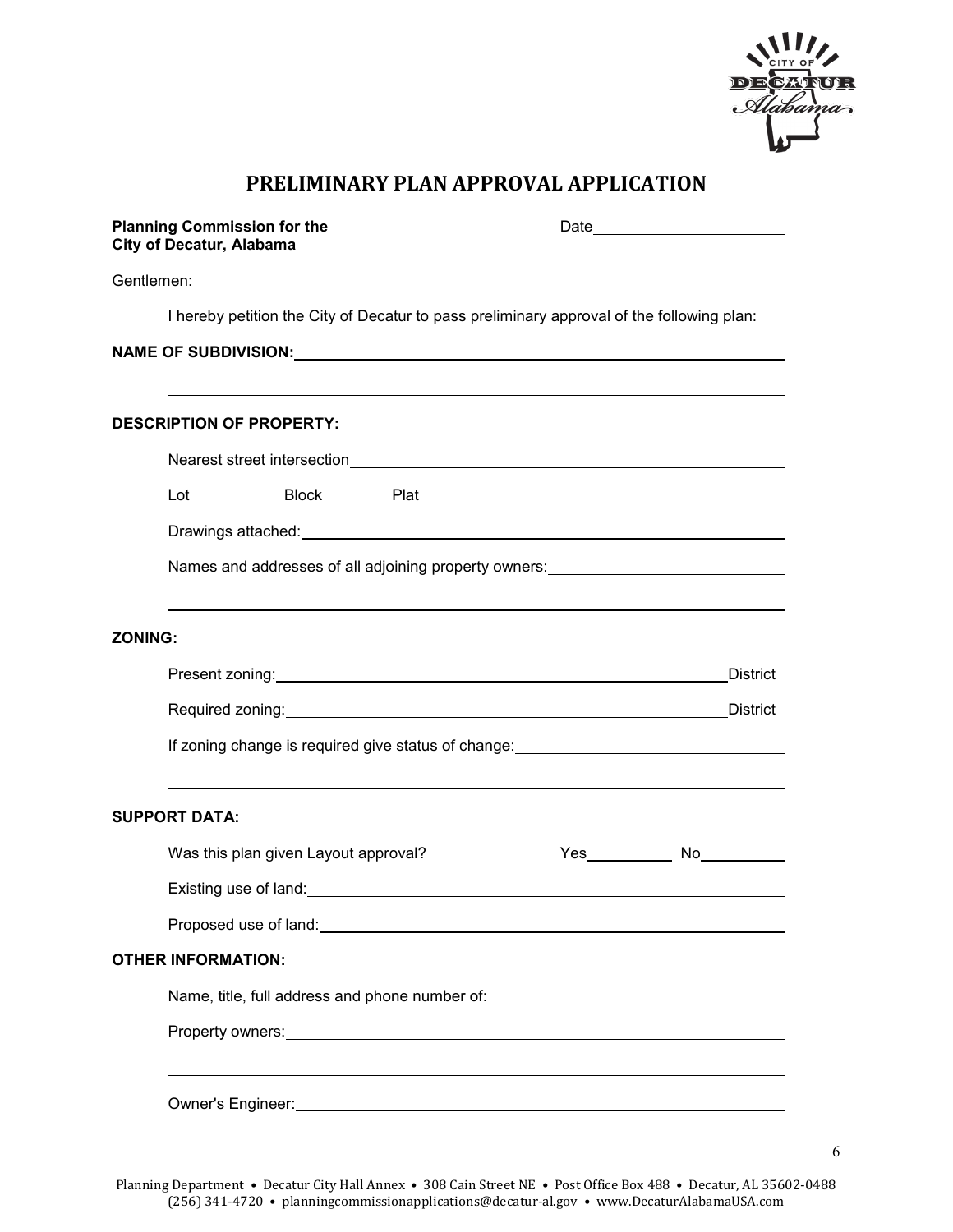

Petitioner for approval:

I certify the above information is correct, and that all requirements as contained in the Decatur, Alabama Subdivision Regulations up to but not including Section IX have been met.

**Applicant**